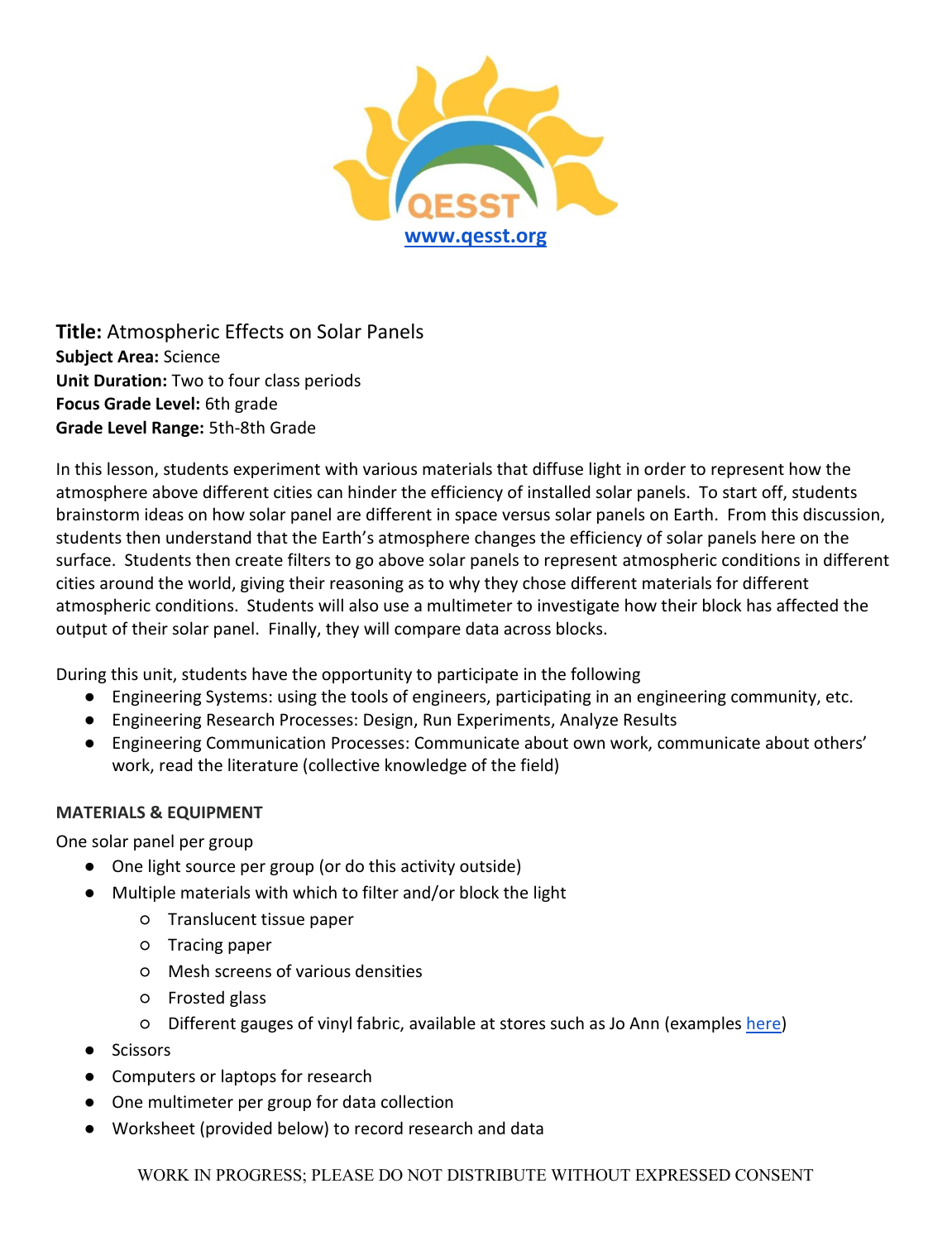### **PREREQUISITE STUDENT KNOWLEDGE**

Students should be aware of what solar panels are and have a general knowledge of how solar panels work (i.e., light shines on them and produces electricity). If not already taught, teachers can consider using the following lessons: Sunlight has Energy, Young Scientist Pilot Line, Solar Cell Discovery, Electron Chairs, Ella the Electron, Construction Paper Solar Cell. Students should also know what the atmosphere is and that there are particulates in the atmosphere. These particulates can include smoke, pollution, liquid droplets, dust, soot and pollen, among other things. Finally, students should know how to use a multimeter.

## **LEARNING OBJECTIVE(S)**

- Students will be able to identify and design a model to represent atmospheric effects on solar panels.
- Students will be able to write a defense of how their blocks demonstrate the atmospheric effects on their solar panel of a specific city around the world using data from a multimeter.

#### **WORD BANK**

| Solar panel | A device that uses the radiant (light) energy from the sun to create<br>electrical energy |
|-------------|-------------------------------------------------------------------------------------------|
| Atmosphere  | Layer of gases surrounding the Earth                                                      |
| Pollution   | Contaminants/particles in the air that can cause negative effects                         |
| Multimeter  | An instrument used to measure current, voltage and resistance                             |

### **Introduction/Motivation**

The teacher leads the students in a discussion about the differences between solar panels in space and solar panels here on Earth. Students will realize that there a many differences, however the teacher should direct students to the fact that the atmosphere obscures the light getting to the solar panels on Earth. Once students have grasped this idea, the teacher will then have students think about what is in the atmosphere that leads to this issue. This discussion should be informed by Students then discuss the fact that some cities are worse off than others in terms of how polluted the atmosphere is above their city.

Teacher then assigns students to groups of three or four. Students do a Google image search of skylines of different cities around the world and, from this search, pick three cities to focus on. Once they identify their three cities, groups analyze the image for clues as to how much the atmosphere obscures the sunlight for solar panels set up in that city.

Students then select and create a light block that correlates to that city's atmosphere. These blocks can be single layers or a combination of layers, depending on how the students analyze and interpret the city's skyline. While creating these blocks, students complete the Atmospheric Effect on Solar Panels worksheet.

The teacher facilitates a discussion between groups about what they are working on in the middle of the design/redesign process. What is working? What still needs to be done? What are you using to represent this part of the atmosphere? Why? How else could it be represented? Why? From this discussion, students will be able to glean more ideas for their block designs and become comfortable defending their design choices.

Students can use a multimeter to get the power output of the solar panels in the form of volts before and after the block is added. If students have never used a multimeter before, students will need to use the V 20 setting because this is the voltage setting that would work best for the multimeter's small output for this

WORK IN PROGRESS; PLEASE DO NOT DISTRIBUTE WITHOUT EXPRESSED CONSENT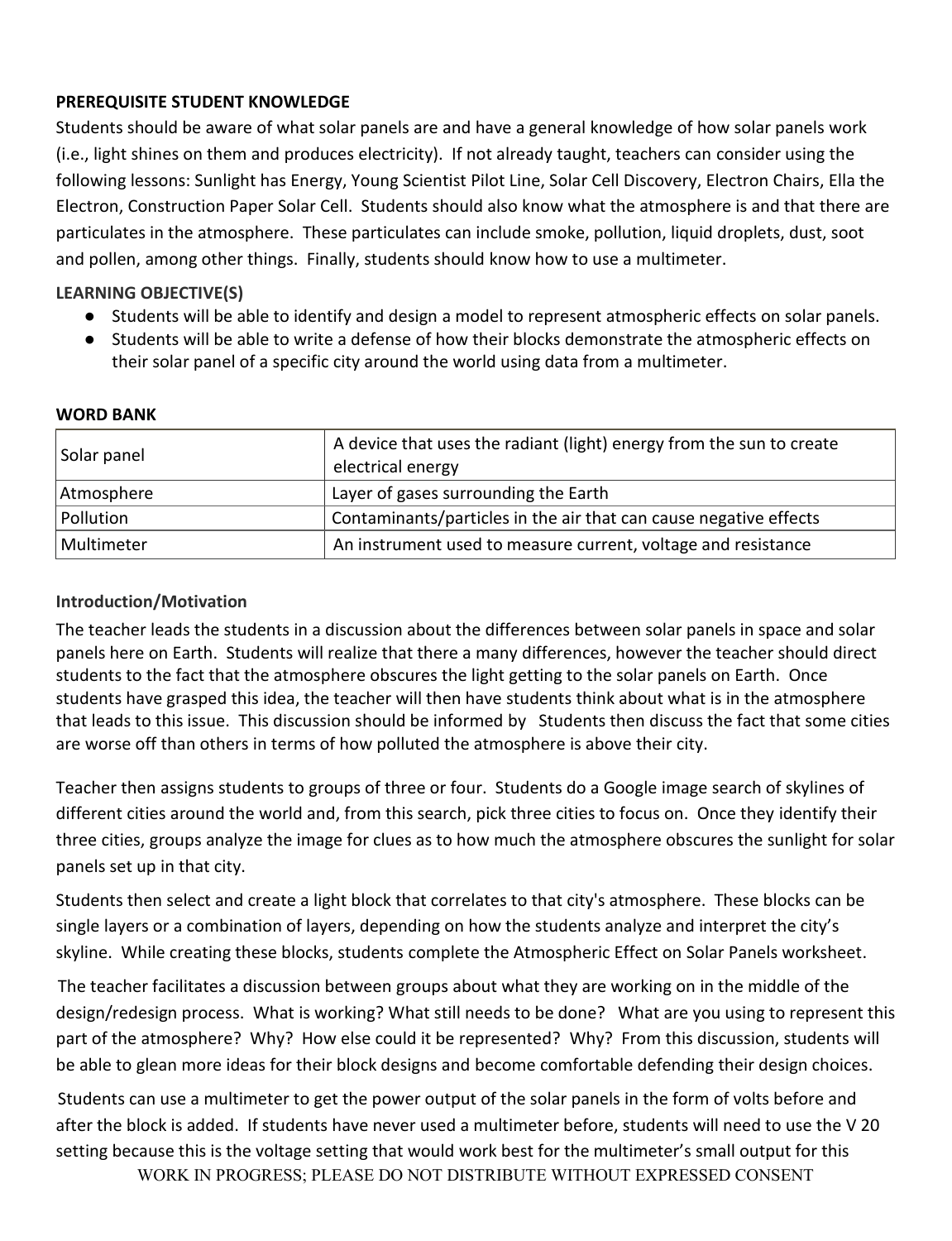project. From this setting, students can get data on how the amount of power decreases after the block is placed above the solar panel, which can lead to the amount of energy lost due to the atmospheric effects and pollution of cities: Energy Loss = V before block - V after block

# **Closure**

Once students are done creating their blocks, groups will then create presentations to inform the rest of the groups about their blocks and their reasoning about why they created their block. The teacher can choose to have students present their presentations in whole group or small groups, depending on time available. At the end, the teacher should lead a discussion on what the students found about different atmosphere above cities and how their blocks accurately or did not accurately represent the atmosphere. Finally, students should analyze what they would do differently if given more time to continue the challenge, and how what they found out could help scientists investigate how pollution can lead to efficiency loss in solar panels.

# **ASSESSMENT**

# **Pre-Assessment**

● Students should be assessed on their knowledge based on the class discussion at the beginning of the lesson. Teachers could also give a quick ticket with simple questions, such as: How does the atmosphere affect the sunlight that reaches solar panels on the Earth's surface?

# **Formative Assessment**

- The teacher should assess students through the design process. Students should be able to verbally explain what they are doing, why they are doing that, and how their actions are helping them achieve a better designed block. Teachers can ask formative assessment questions such as:
	- What is your reasoning for using this material?
	- How will this step help in your design of your block?
	- What do you still need to accomplish for your design?
	- Why did you not use \_\_\_\_\_\_\_\_\_\_\_\_\_ (specific material) for your design?
	- How can you make your design better adapted to your city?

# **Summative Assessment**

- Students will fill out an exit ticket with three questions listed.
	- 1. How does your blocks represent their coordinating cities?
	- 2. What would you have done differently if you did this design challenge again?
	- 3. How can your block design help scientists understand how pollution can harm renewable energy?

## **OPTIONAL ASPECTS**

## **Lesson Extension Activities**

- Technology Extension Since students compared the efficiency of the solar cell without the block and with the block, have students research online actual atmospheric data on pollution of different cities. Does the efficiency loss of their blocks accurately reflect the true efficiency lost as stated by the real-life data? The websites listed in the next section will be helpful in this extension.
- Literacy Extension Compare the efficiencies of solar panels in space versus solar panels on Earth. Is there anything we can do to help boost the efficiencies of solar panels on earth in regards to the atmosphere? Create a letter or law proposal to help get your idea implemented. In the letter, the students should explain the problem to the lawmaker/policy leaders and then give steps to how the issue could be solved, complete with data as to why this problem should be solved.
- Design Extension Teacher proposes the question "What do we do?" in regards to the feedback loop of more pollution, less efficiency of solar cells, less use of solar cells, which leads to more pollution. Have students create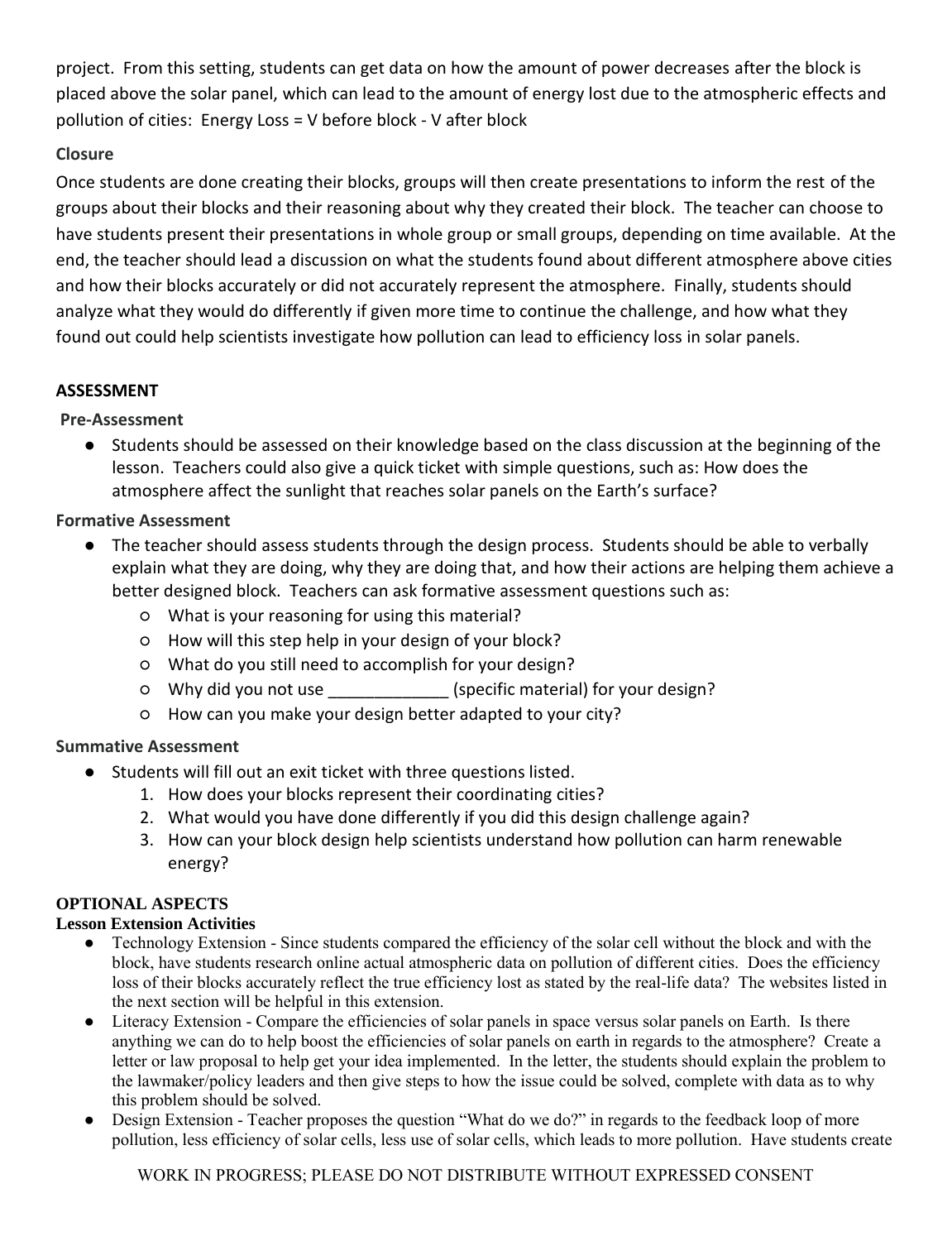possible solutions and on how to address this feedback loop.

• Critical Thinking Extension - Using the Amount of Sun graph links listed below, students can compare the amount of sunlight given over a number of hours for cities around the world. From this, the teacher can start a discussion on how this new data point could affect the efficiencies of their city solar cells even further. Another design extension would be to the use handmade lights above their blocks and cover part of the light to simulate the loss of light due to the city's potion on planet Earth. From there, students could compare their new efficiencies to their past efficiency without the portion of the light being blocked.

### **Technology Integration**

Relevant websites:

- [State listing for air pollution](http://www.lung.org/our-initiatives/healthy-air/sota/city-rankings/states/)
- [Worst polluted cities around the world](https://www.weforum.org/agenda/2018/05/these-are-the-worlds-most-polluted-cities)
- $\bullet$  CO<sub>2</sub> emissions per country (Pick a country and then scroll down to see data)
- [Pollution data for specific cities](http://breathelife2030.org/city-data-page/) (Type in a city on the left to see the data for each city)
- [Map of air pollution](http://maps.who.int/airpollution/)
- [Link to WHO data sheet](http://www.who.int/airpollution/data/cities/en/) (Click on Ambient (outdoor) air quality database link on the right of the page)
- [Solar irradiance graph](https://crisp.nus.edu.sg/~research/tutorial/optical.htm) (scroll down for a graph on how much sun shines on Earth and in space)
- [Amount of Sun graph](http://solarinsolation.org/tag/map/) (scroll down to see the graph titled World Solar Energy Map)
- [Amount of Sun in the US graph](https://www.nrel.gov/gis/solar.html)

### **EDUCATIONAL STANDARDS**

### **Next Generation Science Standards**

- MS ETS1 4 Develop a model to generate data from iterative testing a modification of a proposed object, tool or process such that an optimal design can be achieved
- MS PS3 2 Develop a model to describe that when the arrangement of objects interacting at a distance changes, different amounts of potential energy are stored in the system
- MS PS3 3 Apply scientific principles to design, construct, and test a device that either minimizes or maximizes thermal energy transfer
- MS PS3 5 Construct, use, and present arguments to support the claim that when the kinetic energy of an object changes, energy is transferred to or from the object

**Science and Engineering Practices**

- Developing and Using Models
- Constructing Explanations and Designing Solutions
- Engaging in Argument from Evidence

**Cross-Cutting Concepts:**

- Systems and System Models
- Energy and Matter
- Influence of Science, Engineering, and technology on Society and the Natural World

**Arizona Science Standards**

● S1C1PO3, S1C2PO1 / PO2 / PO3 / PO4 / PO5, S1C3PO2, S1C4PO3 / PO5, S2C2PO3, S3C2PO3, S4C3PO2, S5C3PO1

### **CONTRIBUTORS**

Thank you to Josh Kennedy for help in creating this lesson, and Michelle Jordan for help in editing and extending this lesson. This instruction was developed as part of the Quantum Energy and Sustainable Solar Technologies (QESST) Research Experience for Teachers (RET) program. This material is based on work supported by the National Science Foundation (NSF) and the Department of Energy (DOE) under NSF CA No. EEC-1041895. Any opinions, findings, conclusions, or recommendations expressed in this material are those of the author(s) and do not necessarily reflect those of NSF or DOE.

WORK IN PROGRESS; PLEASE DO NOT DISTRIBUTE WITHOUT EXPRESSED CONSENT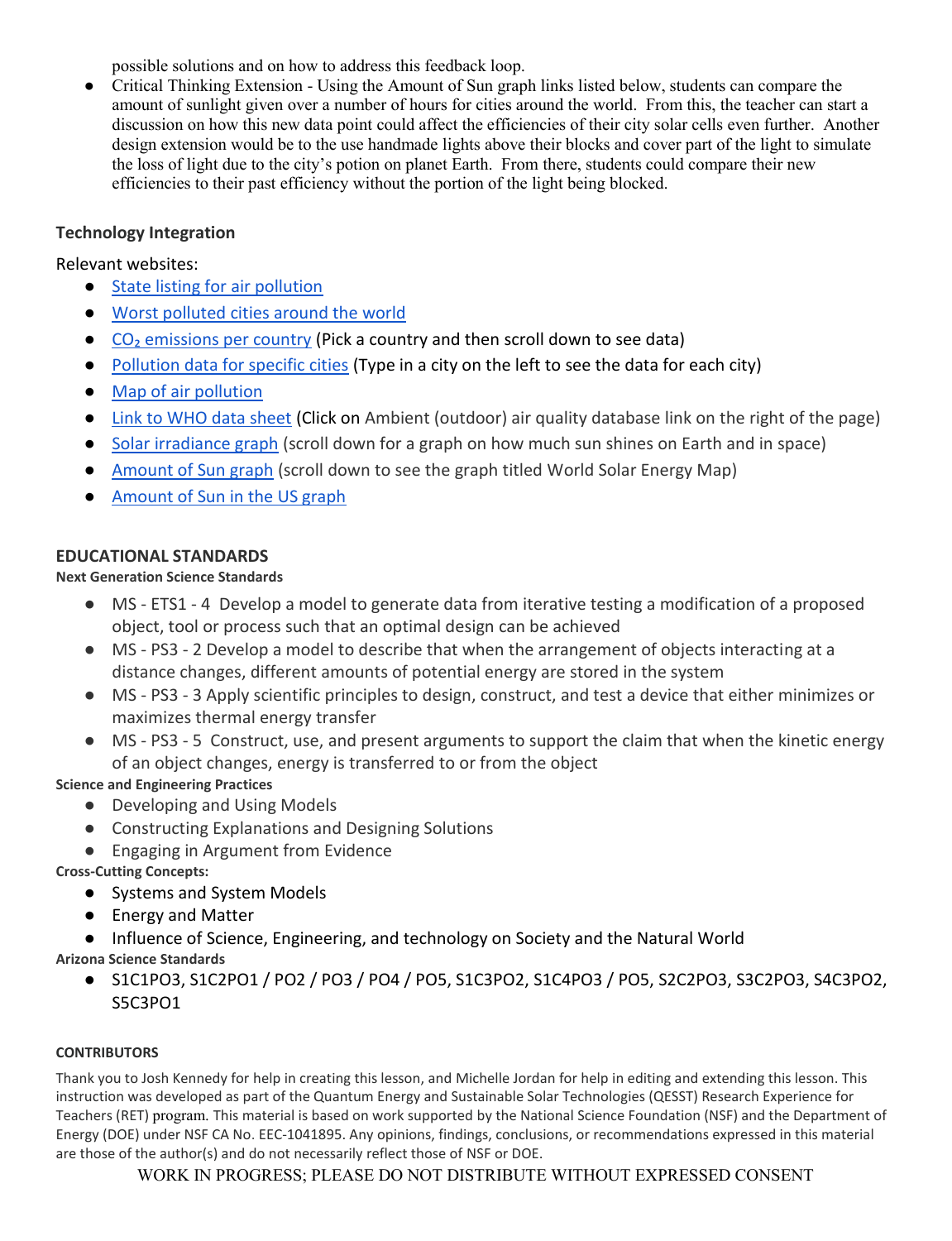## **Atmospheric Effects on Solar Panels Worksheet**

| IΜ       |                    | _________________ |
|----------|--------------------|-------------------|
| .<br>$-$ | --------<br>.<br>. |                   |

How does the atmosphere affect the sunlight that reaches solar panels on the Earth's surface? City research

| City chosen (Include country) | Description of skyline on polluted days |
|-------------------------------|-----------------------------------------|
|                               |                                         |
|                               |                                         |
|                               |                                         |
|                               |                                         |
|                               |                                         |
|                               |                                         |
|                               |                                         |
|                               |                                         |
|                               |                                         |
|                               |                                         |
|                               |                                         |

Which city out of your chosen three has the worst pollution? How might that affect which materials you use to model the atmosphere of each city?